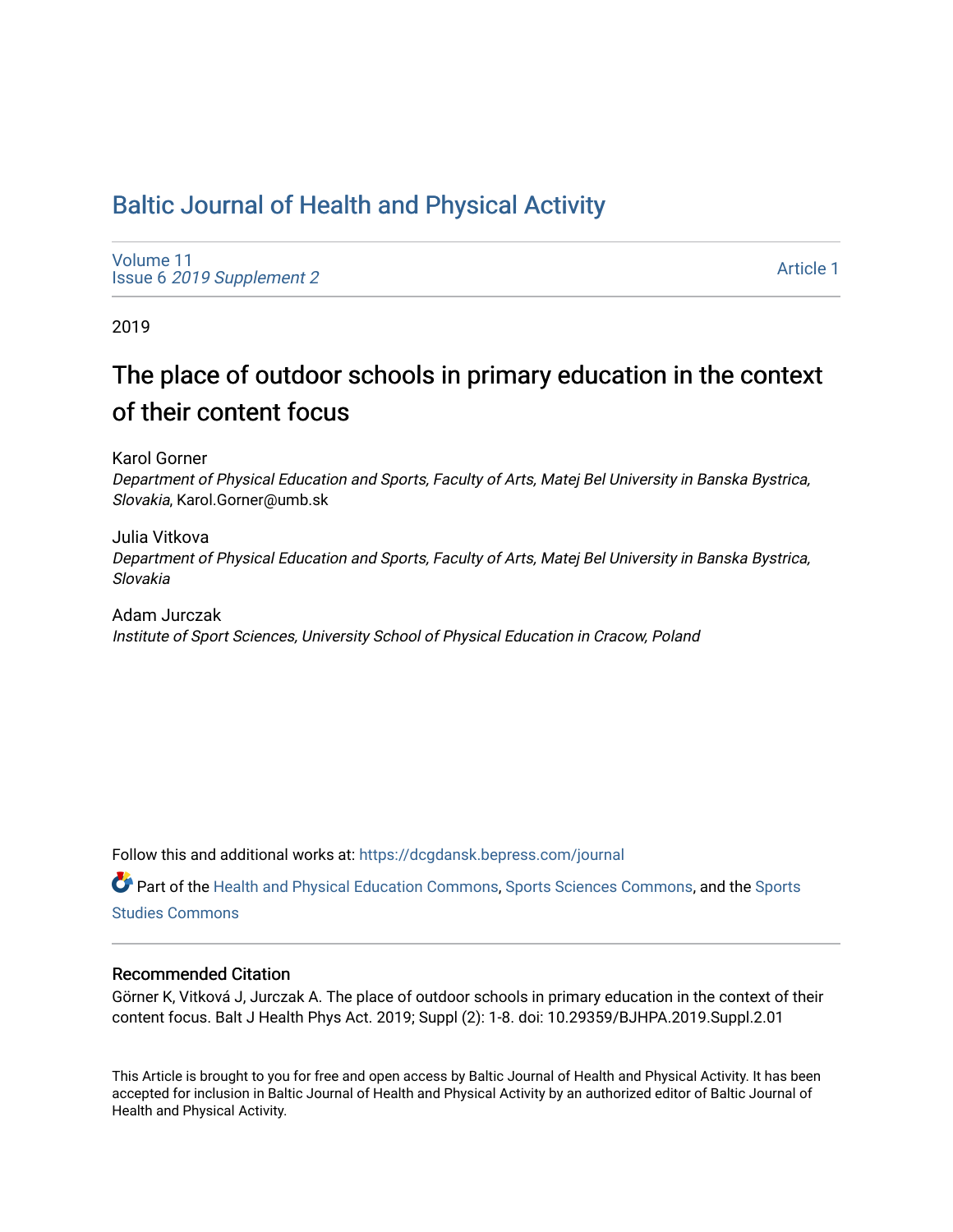# **The place of outdoor schools in primary education in the context of their content focus**

**Karol Görner1 ABDEFG, Júlia Vitková1 BDEF, Adam Jurczak2 DEF**

Matej Bel University in Banská Bystrica, Slovakia

<sup>1</sup> Department of Physical Education and Sports, Faculty of Arts,

#### **Authors' Contribution:**

- **A** Study Design **B** Data Collection
- **C** Statistical Analysis

**D** Data Interpretation

- **E** Manuscript Preparation
- **F** Literature Search

2 Institute of Social Sciences, University School of Physical Education in Cracow, Poland

| abstract                     |                                                                                                                                                                                                                                                                                                                                                                                                                                                                                                                                |
|------------------------------|--------------------------------------------------------------------------------------------------------------------------------------------------------------------------------------------------------------------------------------------------------------------------------------------------------------------------------------------------------------------------------------------------------------------------------------------------------------------------------------------------------------------------------|
| <b>Background:</b>           | In our primary research, we examined the state and analysis of the implementation of outdoor schools<br>in primary education. Our goal was to identify new initiatives to improve the content of outdoor school<br>programs.                                                                                                                                                                                                                                                                                                   |
| <b>Material and methods:</b> | The basic method was a questionnaire from which we learned about the implementation of schools in<br>nature. The questionnaire contained a total of 27 questions. For our contribution, we have analyzed the<br>answers to 4 questions that touched upon our issue.                                                                                                                                                                                                                                                            |
| <b>Results:</b>              | Based on the results obtained, it is concluded that most teachers are convinced that outdoor schools<br>belong to the education process and have intrinsic justification also from the point of view of fulfillment<br>of school physical education goals. The administrative organization is, unfortunately, considered to<br>be burdensome. In addition, we noticed shortcomings in the selection of actions in outdoor school<br>programme. In many cases, this is closely related to a lack of awareness of their mission. |
| <b>Conclusions:</b>          | 81% of respondents realize outdoor schools in primary education, and up to 91.4% of respondents<br>consider the realization of outdoor schools to be important for the educational process.                                                                                                                                                                                                                                                                                                                                    |
| Key words:                   | outdoor school, school physical education, primary education.                                                                                                                                                                                                                                                                                                                                                                                                                                                                  |

### **article details**

|                               | Article statistics: Word count: 3,001; Tables: 0; Figures: 0; References: 17                                                                                                                                                                                                                                                                                                                                                                                                                                                                                                                                                                                                                                                                                                                                                                                  |
|-------------------------------|---------------------------------------------------------------------------------------------------------------------------------------------------------------------------------------------------------------------------------------------------------------------------------------------------------------------------------------------------------------------------------------------------------------------------------------------------------------------------------------------------------------------------------------------------------------------------------------------------------------------------------------------------------------------------------------------------------------------------------------------------------------------------------------------------------------------------------------------------------------|
|                               | Received: June 2019; Accepted: September 2019; Published: December 2019                                                                                                                                                                                                                                                                                                                                                                                                                                                                                                                                                                                                                                                                                                                                                                                       |
|                               | <b>Full-text PDF:</b> http://www.balticsportscience.com                                                                                                                                                                                                                                                                                                                                                                                                                                                                                                                                                                                                                                                                                                                                                                                                       |
| Copyright                     | © Gdansk University of Physical Education and Sport, Poland                                                                                                                                                                                                                                                                                                                                                                                                                                                                                                                                                                                                                                                                                                                                                                                                   |
| Indexation:                   | Celdes, Clarivate Analytics Emerging Sources Citation Index (ESCI), CNKI Scholar (China National Knowledge<br>Infrastructure), CNPIEC, De Gruyter - IBR (International Bibliography of Reviews of Scholarly Literature in<br>the Humanities and Social Sciences), De Gruyter - IBZ (International Bibliography of Periodical Literature<br>in the Humanities and Social Sciences), DOAJ, EBSCO - Central & Eastern European Academic Source, EBSCO<br>- SPORTDiscus, EBSCO Discovery Service, Google Scholar, Index Copernicus, J-Gate, Naviga (Softweco, Primo<br>Central (ExLibris), ProQuest - Family Health, ProQuest - Health & Medical Complete, ProQuest - Illustrata: Health<br>Sciences, ProQuest - Nursing & Allied Health Source, Summon (Serials Solutions/ProQuest, TDOne (TDNet), Ulrich's<br>Periodicals Directory/ulrichsweb, WorldCat (OCLC) |
| <b>Funding:</b>               | This research received no specific grant from any funding agency in the public, commercial, or not-for-profit sectors.                                                                                                                                                                                                                                                                                                                                                                                                                                                                                                                                                                                                                                                                                                                                        |
| <b>Conflict of interests:</b> | Authors have declared that no competing interest exists.                                                                                                                                                                                                                                                                                                                                                                                                                                                                                                                                                                                                                                                                                                                                                                                                      |
| Corresponding author:         | Prof. PaedDr. Karol Görner, PhD, Katedra telesnej výchovy a športu, Filozofická fakulta, Univerzita Mateja Bela v Banskej<br>Bystrici; Tajovského 40, Banská Bystrica 974 01, Slovensko; tel.: +421-48-446 75 31; e-mail: Karol.Gorner@umb.sk                                                                                                                                                                                                                                                                                                                                                                                                                                                                                                                                                                                                                 |
| <b>Open Access License:</b>   | This is an open access article distributed under the terms of the Creative Commons Attribution-Non-commercial 4.0<br>International (http://creativecommons.org/licenses/by-nc/4.0/), which permits use, distribution, and reproduction in<br>any medium, provided the original work is properly cited, the use is non-commercial and is otherwise in compliance<br>with the license.                                                                                                                                                                                                                                                                                                                                                                                                                                                                          |

Г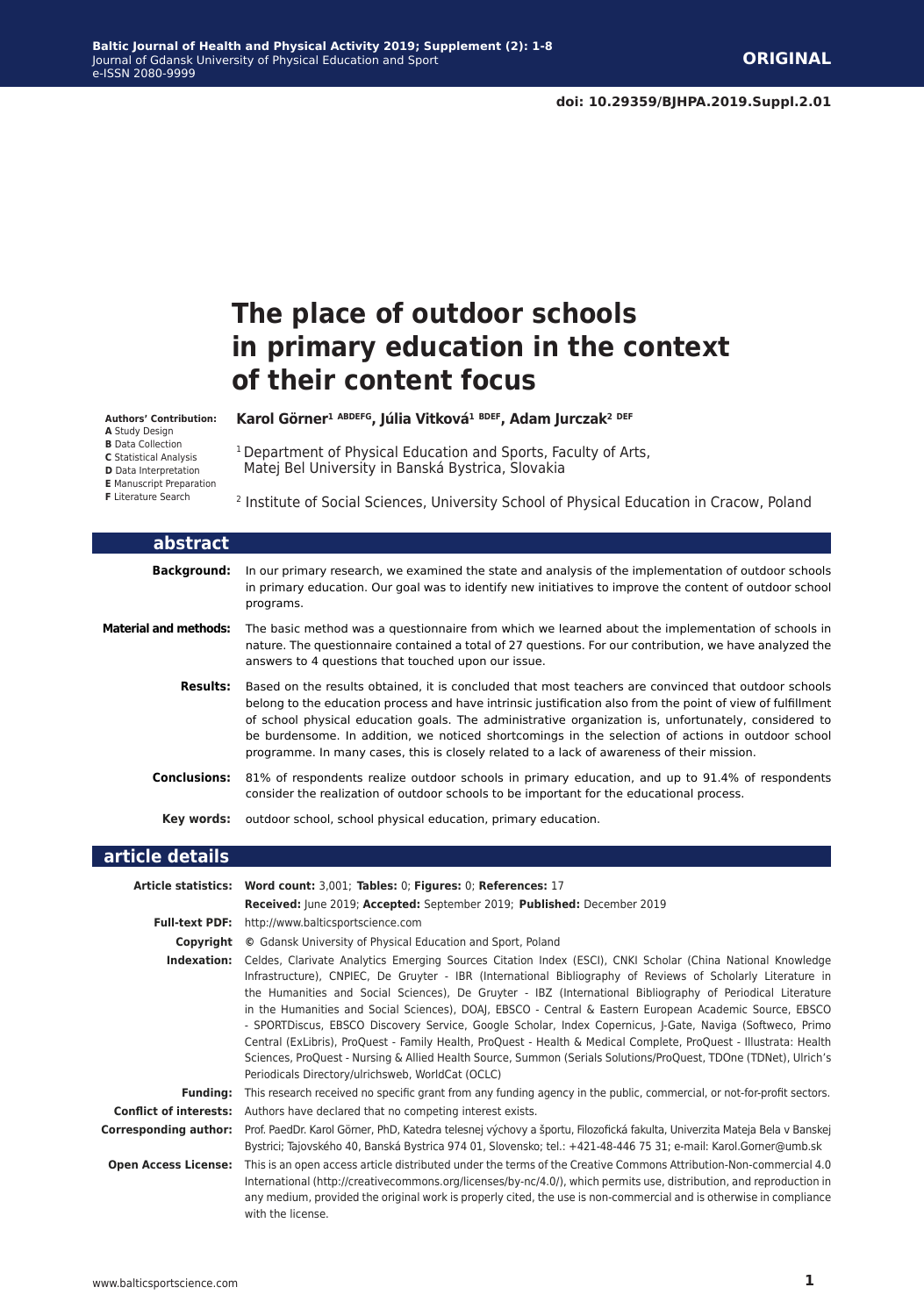## **introduction**

On the one hand, we know that when the young population is overwhelmed by the electronic media, their time actively spent in nature is shortened [1], which has the unfortunate consequences for the reduction of the basic level of physical abilities [2]. On the other hand, in the older population, we observe that the activities in nature among the general population are expanding. In particular, many are looking for different kinds of activities in the natural environment to respond to the everyday stress and noise of cities [3]. A study by Cottrell and Radik-Cottrell [4] confirms that living and walking in nature has positive effects on human perception. The fact remains that many people still lack basic habits and ways to behave in the largest and the healthiest gym [5, 6].

Outdoor schools are a great way to teach the younger generation how we should behave in nature, and wherever the natural environment can be used in favor of the harmonious development of the young personality. Pupils can experience many new stimuli and learn nonviolently not only how to behave in nature but how to use it for physical and sport activities [7]. The tradition of learning in nature has deep roots in ancient history. Ján Ámos Komenský, who recommended the transition to teach in nature as often as possible was an important personality in the inclusion of nature education in the educational process. His demand was teaching through examples and practice [8].

Thurman [9] attributes a great deal of physical activity, especially playful activities in nature, to the personal development of the child. These can greatly enhance the stays of children in recreational facilities in residential courses, in various settings, or in nature schools or camps. This is the place for streamlining the content focus of outdoor schools.

The aim should be to enable children to recognize living and inanimate nature, and to bring the nature closer to children and to stimulate them to engage in appropriate physical activities involving interdisciplinary relationships [10]. Neuman [11] sees the importance of these activities also in expanding the interest, discovery, and discovery of the interrelationships between nature and human existence.

In our research we looked at the state and analysis of the realization of outdoor schools in primary education, as what we consider to be the starting line in solving this issue is searching for a new impetus for improving the content of the programs of outdoor schools.The aim was to analyze the factual situation of realization of outdoor schools in primary education through the prism of their content focus.

## **material and method**

The research group was made up of pedagogues from state and private elementary schools from the district of Banská Bystrica. In the survey, we focused on pedagogues working for grade schools in meaning working with pupils from the first to the fourth year at primary school. We sent emails to schools via e-mail address published on their school website. The submitted questionnaire consisted of 27 questions in total. For our contribution, we analyzed answers to 4 questions that touched on the issues in the target with multiple choice options (listed in order of importance). Altogether, we sent questionnaires to 140 primary schools, where 580 respondents answered our questions and, therefore, we were able to evaluate 58 questionnaires. The questionnaire was its own design and consisted of closed answers to the questions asked.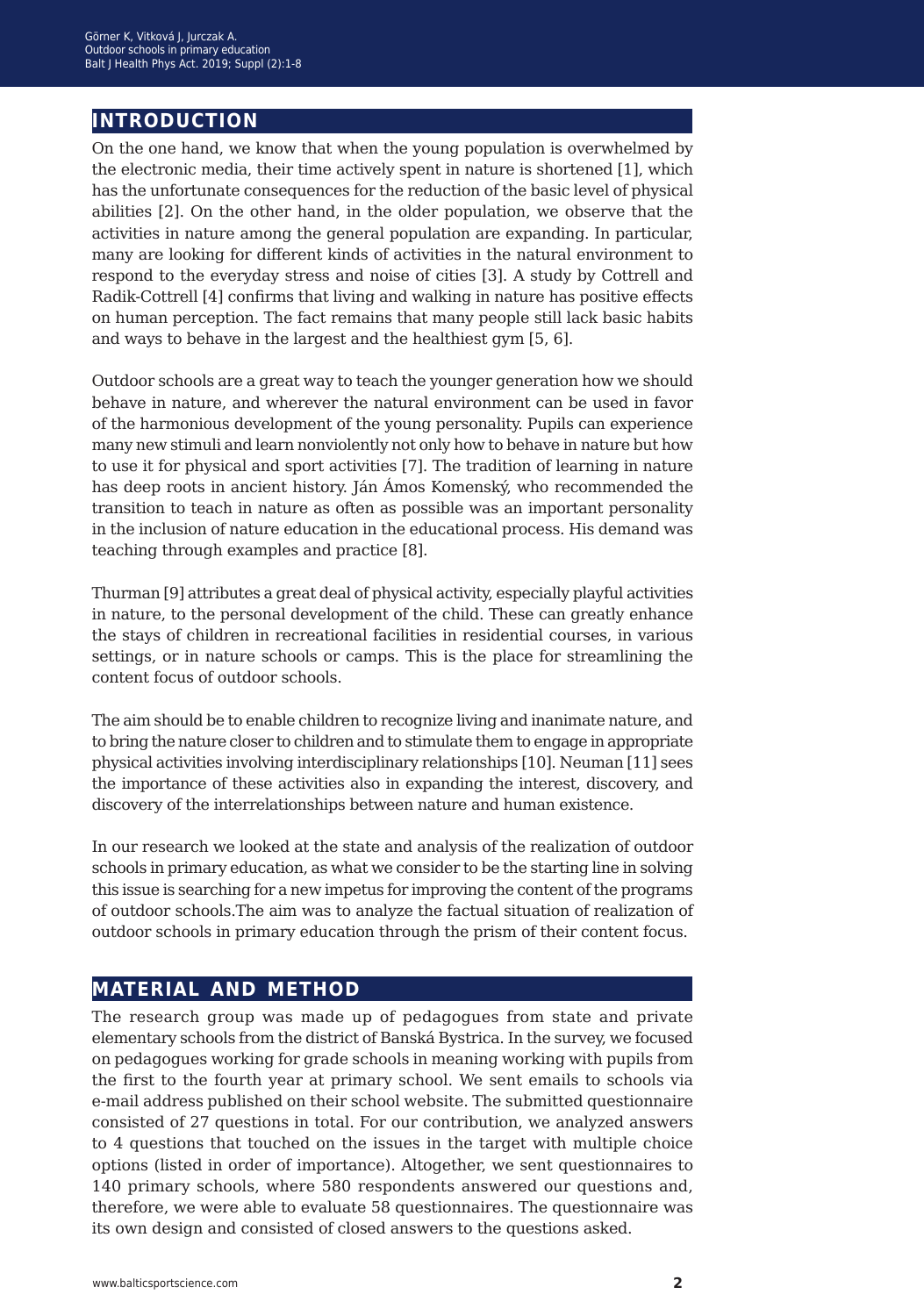For the need for in-depth analysis, we put two pairs of confrontational questions in the questionnaire, allowing us to get into the bottom line. Individual questions naturally created links with other questions in the questionnaire.

The questions in the questionnaire concerned the state of outdoor schools, where we found selected information about the school program, the goals, the interest in the implementation of outdoor school, but we also figured out how much the high costs of living in nature are per pupil or what experience teachers have from working with animators.

The questions focused on:

- realization of outdoor schools
- the conditions of outdoor school organization
- the program
- focus on outdoor schools
- interest in organizing schools in nature
- experience with animator activities during outdoor schools.

### **results and disussion**

Based on the results we obtained by evaluating the questionnaire responses, we proceeded to their in-depth analysis.

*Question 1: What activities do you think a school program in nature includes:*

- *• physical activity*
- *• outdoor games*
- *• ecological games*
- *• water games*
- *• board games*
- *• activities focusing on the development of social skills*
- *• activities focusing on environmental education*
- *• activities focusing on orientation and movement in nature*
- *• activities with a focus on survival in nature?*

In question number 1, in our questionnaire, we found out what activities our respondents should include in the school program in nature, where we selected them for a number of activities, from which they could identify all the appropriate options in the questionnaire. In this question, each respondent could identify all the appropriate answers. Respondents selected "physical activity" options as up to 500 times, meaning that 86.2% of respondents indicated this option as appropriate for locomotive activities to be ranked second in the outdoor schools program, right behind the possibility of "outdoor games", identified by 520 respondents as suitable, and so this option was marked by 89.6% of our respondents, making outdoor games the most suitable activity for the outdoor school program. Just a little less, 84.4% of those with a focus on orientation and movement in nature, 490 respondents identified as suitable for the program; similar findings have also been made [12]. Activities focused on environmental education were marked by 410 respondents and eco-scores were marked by 400 respondents. Social games ranked sixth in our list of activities suitable for the program in outdoor schools, which was marked by 380 respondents, representing 65.5%. Activities targeting the development of social skills were indicated by 350 respondents (60.3%) as appropriate. Activities with a focus on survival in nature were identified by 230 respondents, and water games were places as the last ones, marked by only 140 respondents.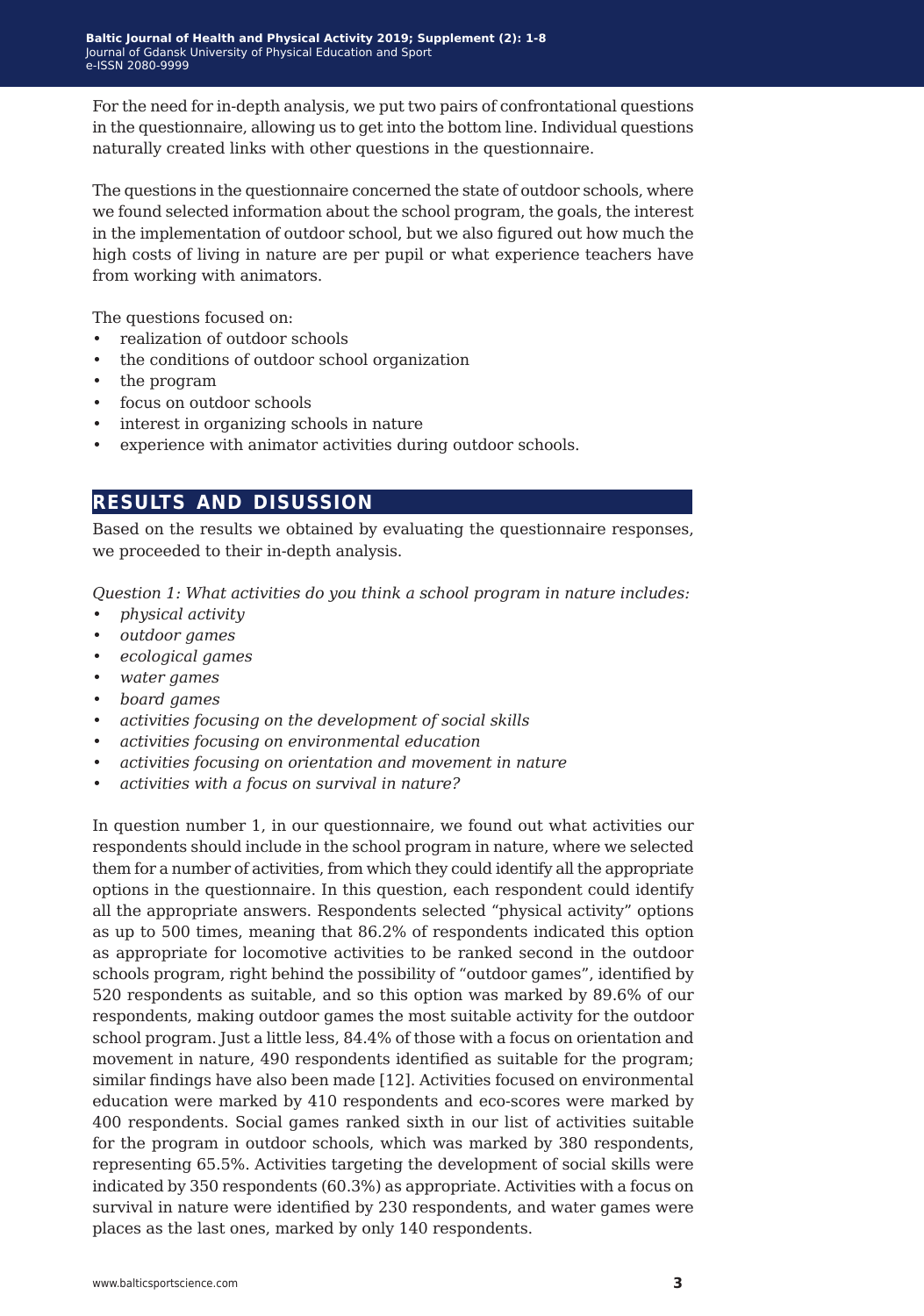*Question 2: When organizing school in nature, the most difficult point is:*

- *• selection of accommodation*
- *• program creation*
- *• communication with school management*
- *• communication with parents*
- *• administration*
- *• realization?*

In question 2, we asked the respondents to declare which point in organizing outdoor school is the most demanding for a pedagogue. Each respondent had the option of selecting only one matching answer from the offered answers. From the answers to this question, it is clear that the most difficult point in the organization of the outdoor school for the teachers is administration, which was identified by up to 190 respondents, which means that up to 32.8% consider the administration to be the most demanding. However, a total of 170 respondents (29.3%) identified the program as the most demanding point, bringing this organization point to second place in difficulty. The third most frequently mentioned option was the selection of accommodation, which was the most demanding for 140 respondents (24.1%). The fourth place is the realization itself, which was described as the most demanding of 60 respondents (10.4%). Only 20 respondents (3.4%) indicated communication with parents as the most difficult. Communication with the school leadership was not marked as the most demanding point by any respondent. Comber and Nixon [13] and Woodhouse and Knappm [14] reached conclusions of a similar nature, although in another social and economic environment.

*Question 3: What is the focus of your schools in nature?*

- *• on physical activities*
- *• to discover nature and the environment*
- *• to create art*
- *• to improve interpersonal relations among pupils*
- *• to adopt the principles of environmental education.*

The focus of outdoor schools organized by the interviewed educators was declared in question number 3. In the question, we gave our respondents a choice of several options, such as focus on physical activity, nature and environment, art, improving interpersonal relations among pupils or principles of environmental education. We have learned relatively interesting information on this issue through the subjects' responses. Each respondent could identify all matching choices in the replies. The most frequent answer to the question was the focus on improving the interpersonal relations among pupils, which was identified by up to 430 respondents (74.1%). On the basis of our own experience, we do not doubt that it is advisable to engage in the outdoor school as well as to improve human relationships. We can rather improve relations as a secondary element created by appropriately built activities in the program and the atmosphere created during the stay. Better and stronger relationships between peers and classmates can also positively influence their next stages of life, just as it was prior to the time we know today when cybernetic - Internet time is booming. However, the overall focus of outdoor schools on improving human relationships is controversial, as long as the school's interest in nature is derived from legislative sources where it is clear that priority is given to a healing stay in nature. A slightly lesser vote was given to the answer where respondents indicated that the focus of the organized outdoor schools is on the nature and the environment, with 250 responses (43.1%). Focus on physical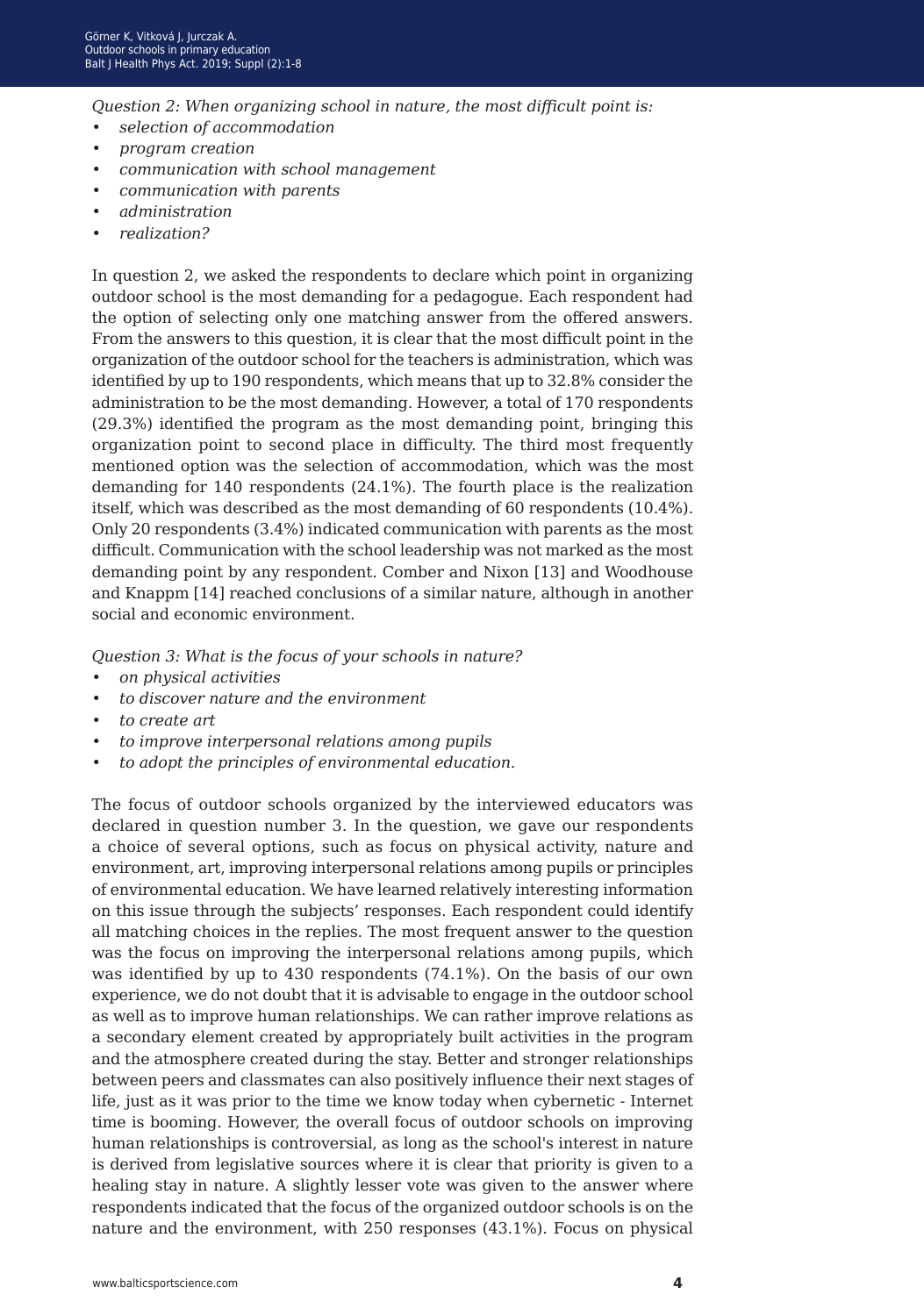activity was marked by 210 respondents (36.2%). Aronsson et al. made similar findings [15]. Based on the above-mentioned legislative outcomes, we assumed a slightly higher success rate of this response, as we logically associated physical activity with a healthy lifestyle. Adoption of the principles of environmental education was marked by 170 respondents (29.3%). Only 90 respondents (15%) identified art creation as the focus of the realized outdoor schools.

*Question 4: What are your expectations for the realization of schools in nature?*

- *• the transfer of theoretical information into practice*
- *• the acquisition of new skills and knowledge*
- *• the improvement of interpersonal relationships among pupils*
- *• the improvement of the relationship to nature itself*
- *• the acquisition of new knowledge on nature protection*
- *• the acquisition of new skills in the field of human survival and protection.*

In question 4, we asked our respondents about their expectations after the realization of the outdoor school. Each respondent could identify all matching choices in the replies. In the questionnaire, we included options such as expectation of transferring theoretical information into practice, gaining new skills and knowledge, improving human relationships among pupils, improving the relationship to nature, gaining new knowledge about nature conservation, and gaining new skills in the area survival and protection of man and health. In the mentioned options, improvement in interpersonal relations among pupils was the most often marked option, chosen 440 times, meaning that 75.9% of respondents consider this option to be the greatest expectation of realization of the school's in nature. A total of 400 respondents (69%) identified an improvement in the relationship with nature as their expectation. As we reiterate from the legislative documents, improving the depth of the relationship has been the most frequent answer to this question under which, of course, we logically understand more frequent visits in nature after outdoor school. The third most frequently mentioned answer was the acquisition of new knowledge on nature protection; this option was selected by 350 respondents (60.3%). Nixon et al. [16] reached similar conclusions. The fourth place is the acquisition of new skills and knowledge, which was identified by a slight majority of 320 teachers (55.2%). We expected somewhat higher percentages of this option, as the outdoor school is, after all, an educational stay. In the fifth place there was an option in which the transfer of theoretical information was put into practice by 240 respondents (41.4%). Finally, the chance to gain new skills in the area of human survival was identified by 140 pedagogues (24.1%).

As mentioned in the in-depth analysis methodology, we placed a pair of confrontational questions in the questionnaire. This pair of questions is allowing us to get deeper into the bottom line.

1. confrontational question:

*Does the selection of activities during the outdoor school program lead to the successful achievement of the intended goal?*

The first pairs of confrontational questions are Questions 1 and 4, where in question 1 we wanted to know selection of activities suitable for the outdoor school program, and in question 4 we found out what expectations the teachers have after the outdoor school's realization, so we focused on the objectives achieved during outdoor school. In question number 1, most of the respondents identified the answers of the outdoor games (520), physical activity (500) and activities focusing on orientation and movement in nature (490), making these activities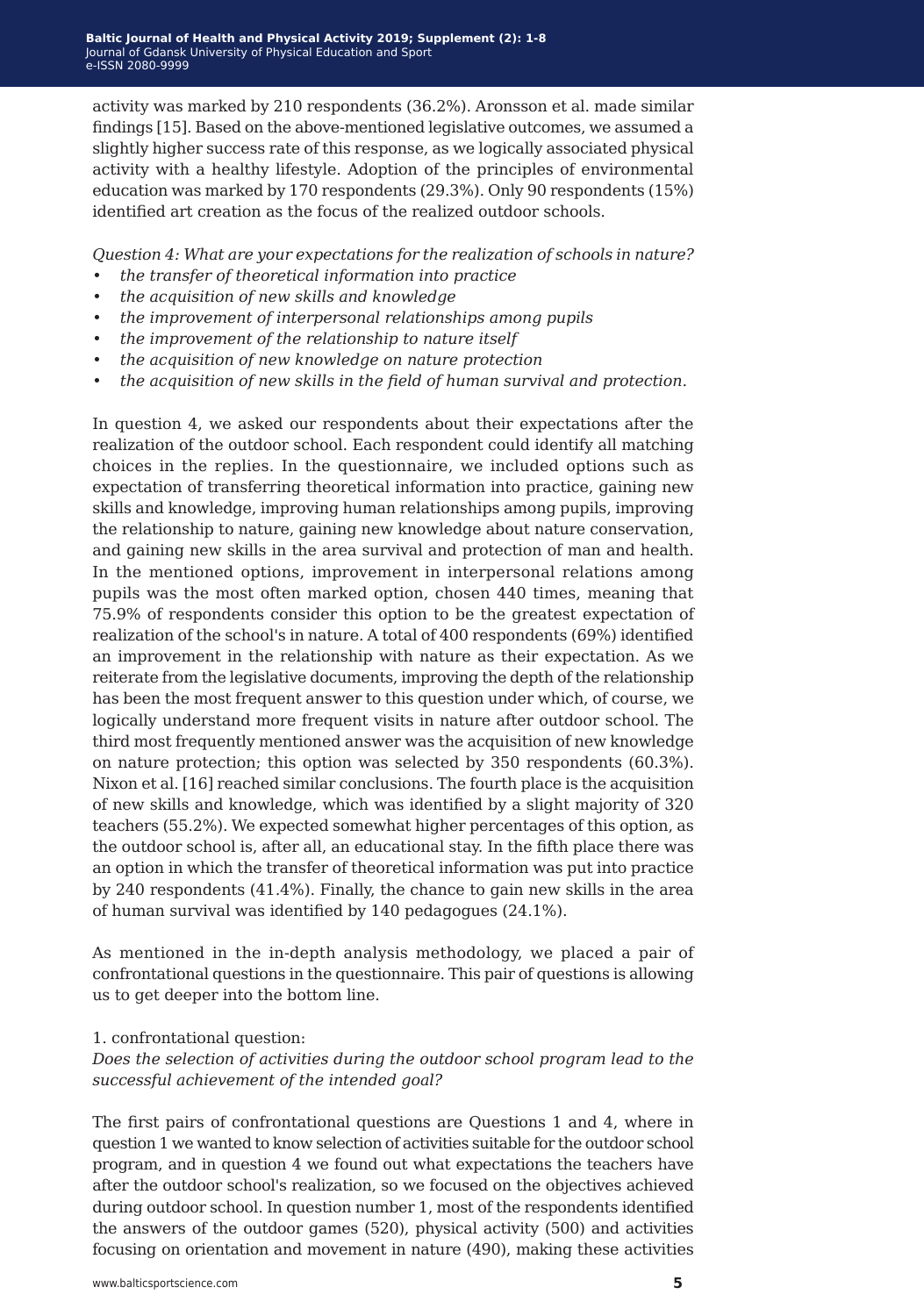logically the most suitable for the outdoor school program. On the other hand, the least-mentioned options on this issue were water games (140), activities with a focus on survival in nature (230), activities focusing on the development of social skills (350) and board games (380) suitable for the program of the outdoor school. In Question 4, we focused on the expectations of teachers following the realization of the outdoor school, focusing on the objectives achieved after the outdoor school itself, where the most clearly identified answer made it possible to expect in particular the improvement in interpersonal relations among pupils (440). If we assume that the selection of activities in the program represents a means of achieving the goals of our outdoor school's intention, we see that there is a lack of a direct relationship with the most often marked activities - sports and physical activities in nature and the most often marked expectation - improvement in human relationships. Zink and Boyes [17] reached a similar conclusion, though in a slightly different school environment. Improving interpersonal relationships undoubtedly belongs to the expectations and goals of the outdoor school's realization, but as a secondary goal, which can be achieved by a suitable selection of activities and by adapting the program to individual classes or groups. If we look at the answers to question 4, and question number 3 at the same time, where up to 430 respondents and 73.1% of teachers report that the outdoor schools are aimed at improving interpersonal relations among pupils, our results point to teachers' insufficient experience and their weaker orientation in legislative documents related to outdoor schools where the outdoor school is clearly included in the healing stays according to the collection of laws of the National Council of the Slovak Republic no. 279/1993 § 8, which state that an outdoor school is an educational facility that enables children from schools, pre-school facilities and special educational facilities to stay in the nature without interruption of school attendance and educational work in a health-friendly environment. Its mission is to recover and consolidate their health and physical fitness.

According to Act no. 355/2007 of 21 June 2007 on the Protection, Promotion and Development of Public Health and on Amendments to Certain Acts, the National Council of the Slovak Republic has adopted the following regulation: "In § 25 recovery event is an organized stay of at least five children and young people under 18 years of age for more than four days, whose purpose is recreation of children and youth, strengthening their health and increasing their physical fitness".

## **conclusions**

As we respond to the ever-growing trend of outdoor schools, we were interested in the current state of realization of these outdoor stays. From the analyzed results, we can see that 81% of respondents realize outdoor schools in primary education and up to 91.4% of respondents consider the realization of outdoor schools to be important for the educational process and for the all-round development of the young generation. The administration and program creation is the most challenging part for teachers to fulfill this process. The fourth year of primary education teachers is the most suitable year for the realization of the outdoor school. The focus of outdoor schools organized by respondents was mostly to improve interpersonal relationships as we consider the lack of information or experience of teachers with the organization of these priority healing and educational stays. We also found what is the required equipment for orgaanization of outdoor schools, where the most desirable are the dayroom, healthy eating, sports area, suitable and safe natural environment and the pool,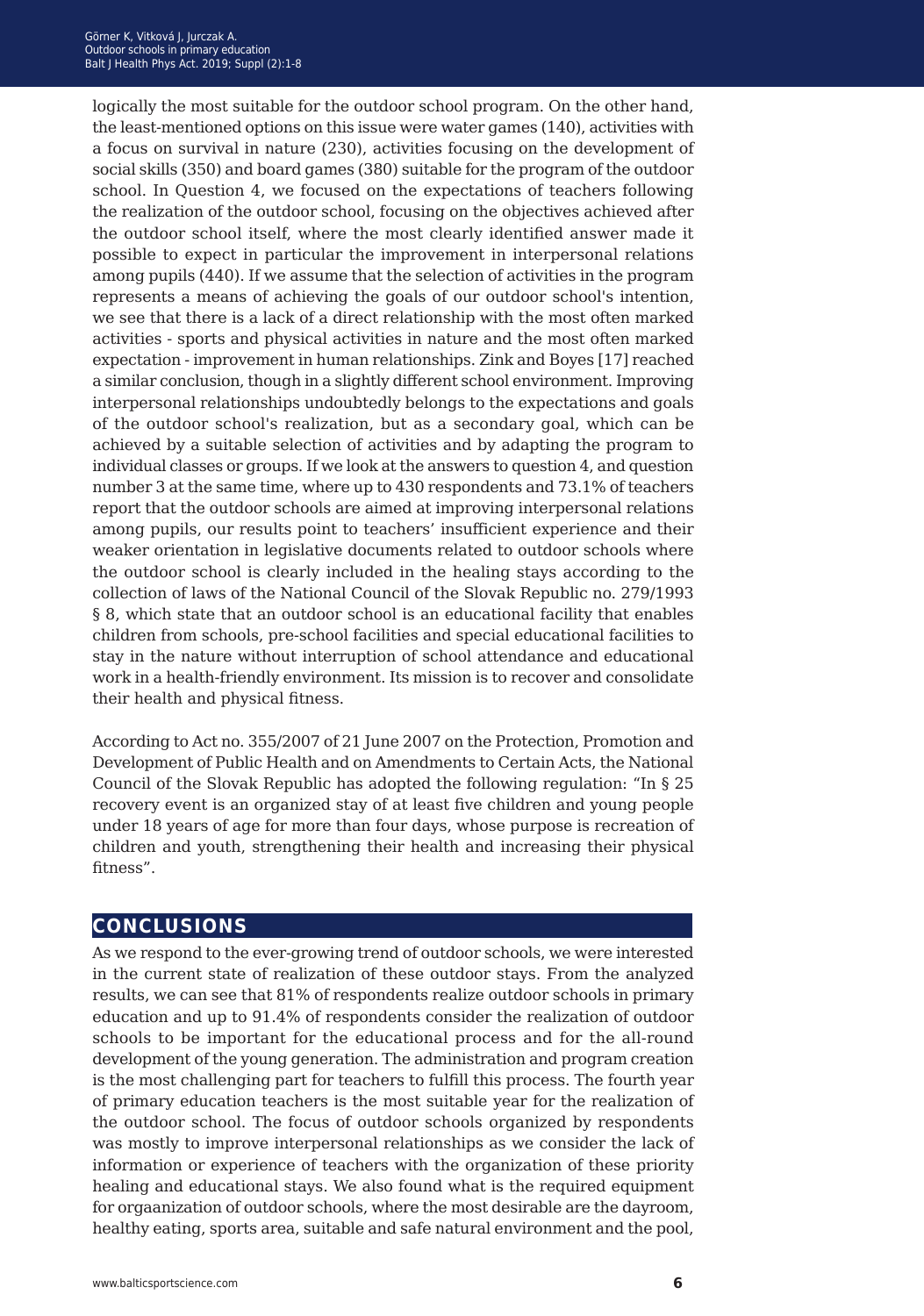whose selection does not have a logical use in outdoor school programs, since only 24.1% of the respondents consider water games as appropriate activities. In the questions in which we were interested in organizing outdoor school we found out that the interest from both pupils and parents is about 25% higher than the interest shown by educators. This reduced interest in the organization of outdoor schools is attributed to high-level administrative work, demanding program design, and difficult choices for the program during the stay, where one way to eliminate this reduced interest is by creating a non-existent methodological manual for the organization of outdoor school. Consideration would also be given to expanding cooperation with colleagues who are graduates in the field of sport or with an external environment (leisure time animators), making implementation of kindergarten schools for primary education facilitators easier and the program of the school would be more varied. Interestingly, despite the fact that pedagogues consider the distance to be decisive in their choice, up to 60.1% of them would be willing to travel more than 100 km to the ideal accommodation.

The processing of the contribution allowed us to provide information that could be helpful in solving the current situation in the area of realization of stays in primary schools. It is clear from the results that the interest in the implementation of outdoor schools is both on the part of pupils and of parents. This makes it a prerequisite for establishing these activities in the education system of the school. Also, most teachers assume the realization of outdoor schools is important in primary education at elementary schools whose teachers have just underlined the importance of implementing outdoor schools. It is only a matter of completing the competencies of the individual educators who are involved in the preparation and realization.

### **references**

- [1] Kuo FE. Parks and other green environments: essential components of a healthy human habit. National Recreation and Park Association. [http://www.nrpa.org/uploadedFiles/Explore\\_Parks\\_and\\_Recreation/](http://www.nrpa.org/uploadedFiles/Explore_Parks_and_Recreation/Research/Ming%20(Kuo)%20Reserac h%20Paper-Final-150dpi.pdf) [Research/Ming%20\(Kuo\)%20Reserac h%20Paper-Final-150dpi.pdf](http://www.nrpa.org/uploadedFiles/Explore_Parks_and_Recreation/Research/Ming%20(Kuo)%20Reserac h%20Paper-Final-150dpi.pdf) [Accessed on 18 January, 2018].
- [2] Centers for Disease Control are a reliable source of up-to-date information. [http://www.cdc.gov/](http://www.cdc.gov/obesity/childhood/ ) [obesity/childhood/ \[](http://www.cdc.gov/obesity/childhood/ )Accessed on 1 September, 2017].
- [3] The Nature Conservancy. Connecting America's youth to nature. Retrieved 18th January, 2012 from: [http://www.nature.org/newsfeatures/kids-in-nature/youth-and-nature-poll-results.pdf](http://www.nature.org/newsfeatures/kids-in-nature/youth-and-nature-poll-results.pdf
)
- [4] Cottrell S, Radik-Cottrell J. Benefits of outdoor skills to health, learning and lifestyle: A literature review: Association of Fish & Wildlife Agencies' North American Conservation Education Strategy. Retrieved 18th January, 2012 from: [http://outdoornebraska.ne.gov/Education/pdf/BenefitsofOutdoorSkills\\_](http://outdoornebraska.ne.gov/Education/pdf/BenefitsofOutdoorSkills_WhitePaper_11-2010_Final%20with%20cover.pdf) [WhitePaper\\_11-2010\\_Final%20with%20cover.pdf](http://outdoornebraska.ne.gov/Education/pdf/BenefitsofOutdoorSkills_WhitePaper_11-2010_Final%20with%20cover.pdf) [Accessed on 14 October, 2017].
- [5] Fraková R. Organizácia školy v prírode založenom na zážitkovom učení [Organization of a school in nature based on experiential learning]. Bratislava: Metodicko-pedagogické centrum; 2014, 47. Slovak.
- [6] Long P. Nearby nature school field trips. Brian Moehl, San Diego Audubon Society. Naturalists for hire to lead nature walks in your nature area. Contact. 2011;619:537‐9286.
- [7] Wilson RA. Nature and young children: Encouraging creative play and learning in natural environments. New York: Routledge (2nd ed.). 2012;3:234-240. [https://doi.org/10.4324/9780203119358](http://https://doi.org/10.4324/9780203119358)
- [8] Davies I, Evans M, Reid A. Globalising citizenship education? A critique of global education and citizenship education. Br J Educ Stud. 2005;3(1):66-89.
- [9] Thurman J. Outdoor games for scouts. The New "Gilcraft" Series Number Three. New Gilcraft Series No 3 edition; 2005, 62.
- [10] KOLEKTIV AUTORŮ LIPKY. Hrajeme si na přírodu: soubor s ekologickou tematikou [We play on nature: a set with ecological themes]. Brno: Lipka; 2008, 181. Czech.
- [11] Neuman J, et al. Turistika a sporty v přírodě (přehled základních znalostí a dovedností pro výchovu v přírodě) [Tourism and outdoor sports (overview of basic knowledge and skills for outdoor education)]. Praha: Portál; 2000, 197. Czech.
- [12] Kucher VO, Grygus IM. The use outdoor games and their effects the body of school children. Kharkov National Pedagogical University: Pedagogics psychology. 2013:39-42 .
- [13] Comber B, Nixon H. Teachers' work and pedagogy in an era of accountability. Discourse: Studies in the Cultural Politics of Education. 2009;30(3):333-345. <https://doi.org/10.1080/01596300903037069>
- [14] Woodhouse J, Knapp C. Place-based curriculum and instruction: Outdoor and environmental education approaches. 2000. [Electronic version] available from www.eric.ed.gov.